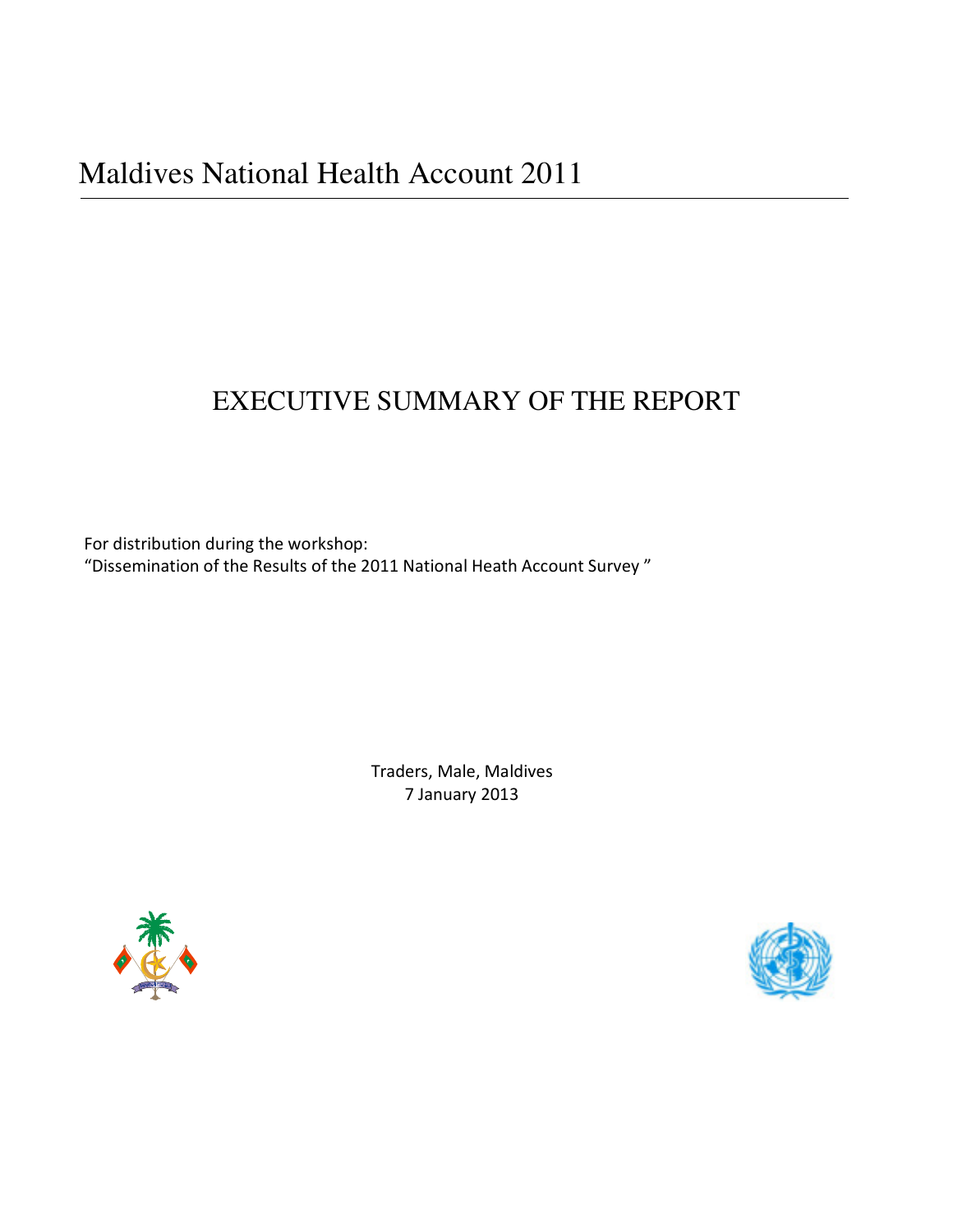# **1.1 Maldives Health Sector Background**

The Maldives health sector is in the process of undergoing significant changes to ensure fair access to quality health care to the whole population.

The Ministry of Health<sup>1</sup> (MOH) is coordinating and managing Health Sector Reforms with significant support from its key development partners such as the World Health Organization (WHO), the World Bank (WB), UN agencies and other donors to address key health sector systemic and operational issues. In 2012, MOH assigned a priority to National Health Accounts to collect and analyze evidence to guide reforms of the Maldives health systems. Health policy reforms aim to:

- 1. Improve the health status of the people;
- 2. Ensure equitable access to services;
- 3. Improve the quality of services delivered;
- 4. Optimize use of resources.

To design health financing policy options in order to achieve the above objectives, a comprehensive macro-level information is required about the composition of the health system, who are the key actors in the system, their relationships with each other and the key financing sources, agents and utilization of national health funds in the Maldives. National Health Accounts (NHA) are designed to give a comprehensive description of resource flows in a health care system, showing where resources come from, and how they are used.

# **1.2 National Health Account concept**

NHA is a widely accepted tool that is promoted by the WHO and the WB to allow policymakers to understand and manage health systems, and to improve system performance. It is a framework for measuring total – public, private, and donor – national health expenditures. Formatted in a standard set of tables, NHA methodology organizes, tabulates, and presents information on health spending in userfriendly format. This format can be easily understood and interpreted by policymakers – including those without a background in economics. NHA essentially measures the "financial pulse" of a national health system by answering questions like:

- $\triangleright$  Who in the country is financing health services?
- $\triangleright$  How much do they spend and on what types of services?
- $\triangleright$  Who benefits from these health expenditures?

l.

<sup>1</sup> Ministry of Health and Family (MoHF), after May 2012 MoFH was re-organized into Ministry of Health (MOH) and Ministry of Gender, Family and Human Rights. Since NHA Survey analyzed the data of 2011, thus MoFH and MOH is used interchangeably in this report .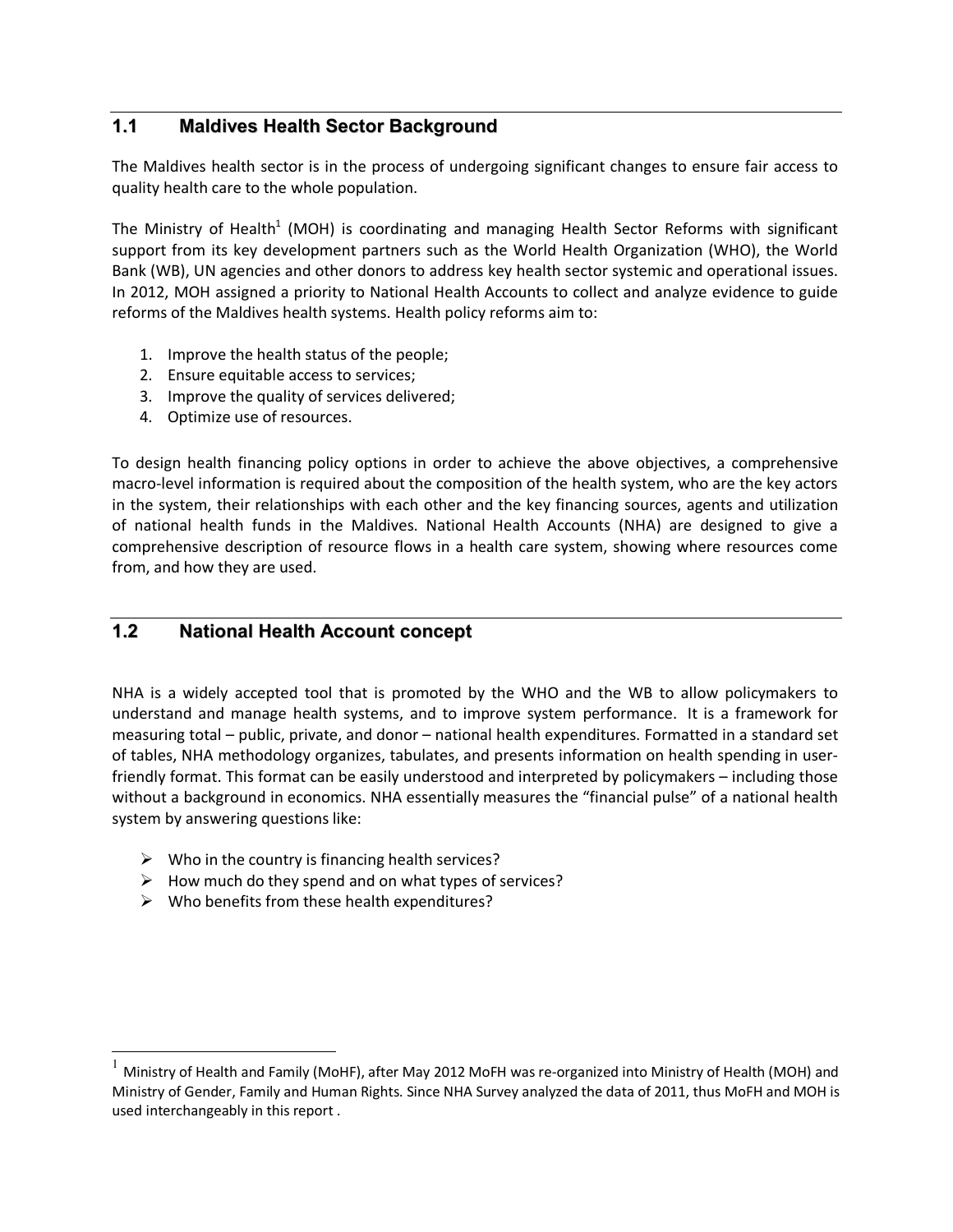## **1.3 Methodology**

The Maldives NHA study followed the methodology provided by the Guide to Producing National Health Accounts (2003) prepared by WHO in collaboration with the WB and United States Agency for International Development (USAID). This NHA methodology is based on three information matrices that allow for four levels of analysis: sources of health funds, financing agents handling funds, providers of services and health functions. Needed adjustments were made to the classification schemes to bring them in line with the Maldives national specifications as well as preparing the team to start using the new System of Health Accounts (SHA II).

Several criteria were used to adapt the classifications: the transactions were grouped and partitioned so that they each represent an important, policy- relevant dimension. Partitioned transactions are mutually exclusive and exhaustive, so each transaction of interest is placed in one — and only one — category. Efforts were made, to the extent possible, to consider existing international standards and conventions when placing certain transactions into groups to assure international comparability of the Maldives data. While preparing preliminary 2011 NHA tables, the NHA team relied on existing data sources and, where absolutely essential, additional efforts were made to compile the information.

The compilation of National Health Accounts 2011 for the Republic of Maldives commenced in January 2012 with extensive meetings between the WHO, the MOH officials, NSPA, other national and international stakeholders, and the National Health Accounts team. The report highlights the key health funds actors as well as provides an assessment of the national health expenditures (both public and private). The aim of this round of NHA is to bring evidence, which will guide the Government and the MOH officials in reforming the Health sector. Reforming the health sector will have an impact on the provision, access to, financing and regulation of health services in the Maldives.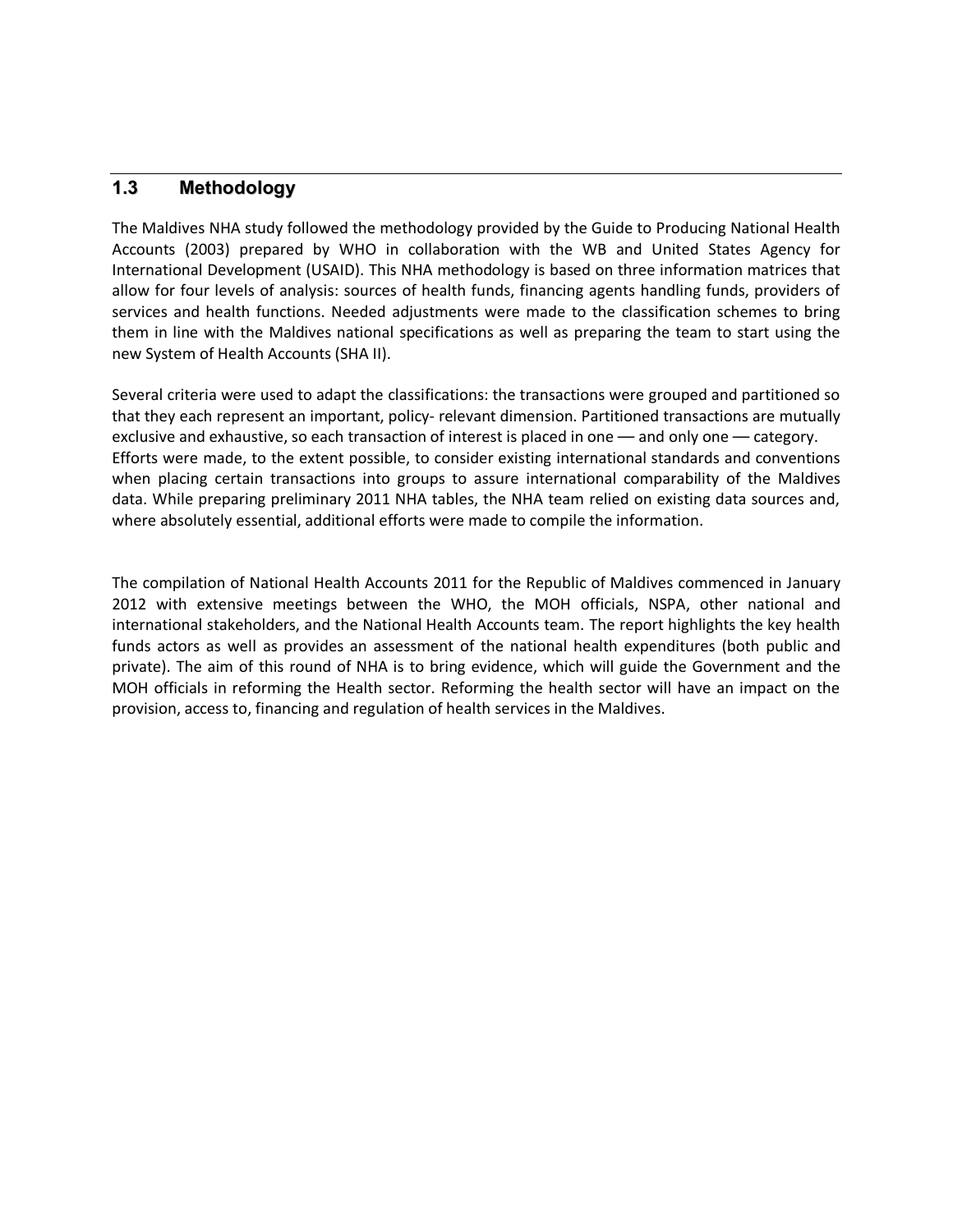# **1.4 NHA Main Findings**

### **Summary Results (FY 2011)**

The main findings inferred from the NHA study:

| <b>Summary NHA Results</b>              | <b>Amount in MVR</b> | <b>USD</b>        | USD/Cap        |
|-----------------------------------------|----------------------|-------------------|----------------|
| Population                              | 320,000              |                   |                |
| Exchange Rate \$1=                      | 15.42                |                   |                |
| <b>THE</b>                              | 2,766,573,290        | USD 179,414,610   | <b>USD 561</b> |
| Government Budget on Health             | 1,217,423,491        | USD 78,950,940    | <b>USD 247</b> |
| Total Government Budget                 | 12,824,579,283       |                   |                |
| GDP Estimates for the Maldives - 2011   | 29,936,000,000       | USD 1,941,374,838 |                |
| <b>GDP Per Capita</b>                   | 93,550               | USD 6,067         |                |
| Govt Expenditures on Health per Capita  | 3,804                | <b>USD 247</b>    |                |
| Total Expenditures on Health per Capita | 8,646                | <b>USD 561</b>    |                |
| <b>THE as Percent of GDP</b>            | 9.2%                 |                   |                |
| Public Sector Exp as % of GDP           | 4.4%                 |                   |                |
| Private Sector Exp as % of GDP          | 4.8%                 |                   |                |
| MOHF as Percent of Government Budget    | 3.1%                 |                   |                |
| THE as Percent of Government Budget     | 21.6%                |                   |                |
| HH OOP over THE                         | 49%                  |                   |                |
| Drugs over THE                          | 27.0%                |                   |                |

#### **Sources of Funds:**

There are three principal sources of finance for the health sector in the Maldives: the public sources, the private sources and the external sources. Table E1 shows that the major source of health funds is the people of the Maldives, which accounts for almost 50%. The second main source of finance is the Government of the Maldives, 44%. External sources, such as donations and grants for multilateral and bilateral aid, contributed to less than 3.3%, and the employers contributed approximately the same percentage to cover their own employees for health insurance.

|                                  | $1.10000$ $1.1000$ $1.0000$ $1.000$ |             |                |                |
|----------------------------------|-------------------------------------|-------------|----------------|----------------|
| <b>Sources of Health Funds</b>   | <b>Amount MVR</b>                   |             | Amount USD     | Per Capita USD |
| Ministry of Finance & Treasury   | 1,209,222,934                       | $43.7%$ $5$ | 78,419,127 \$  | 245            |
| <b>Other Public</b>              | 8,200,557                           | $0.3\%$ S   | 591,819 \$     | $\mathbb{Z}$   |
| <b>Household Funds</b>           | 1,965,372,621                       | $49.4%$ s   | 88,545,566 \$  | 277            |
| <b>NGOs and Community Health</b> | 4,910,654                           | $0.2\%$ S   | 318,460 S      | $\mathbf{z}$   |
| <b>Employers Funds</b>           | 87,965,070                          | $3.2\%$ \$  | 5,704,609 \$   | 28             |
| <b>Donors</b>                    | 90,901,454                          | $3.3\%$ $5$ | 5,895,096 \$   | 18             |
| Total                            | 2,766,573,290                       | 100% \$     | 179,414,610 \$ | 561            |

#### *TABLE E1. SOURCES OF FUNDS, 2011*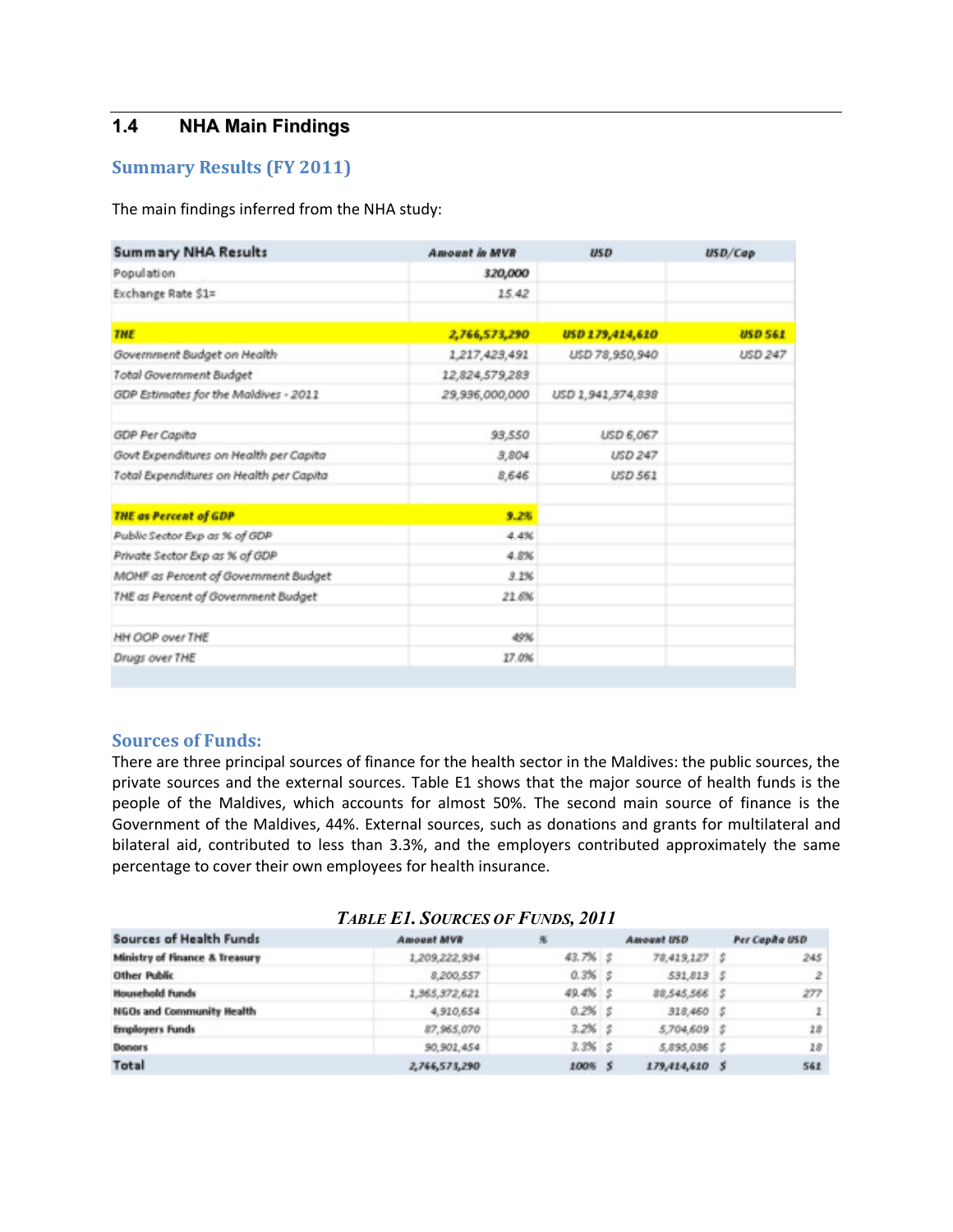## **Financing Agents:**

Financing Agents in the Maldives receive health funds from the three main sources. As shown below in Table E2, direct out-of-pocket expenditures are high. Overall, more than 45% of Total Health Expenditures (THE) is managed and spent directly by the household, 45% by the Public Financing Agents and 3% by Donors and NGO's. The Health Services corporation manages most of the public financing resources (29% of THE) in 2011 and it also includes public health issues in its mandate but most of these resources have been diverted to curative care services at the Atolls level. Private Insurance manage a growing good amount of Health Funds in Maldives and represent almost 4% of THE. Donors transfer most of their funds to the Ministry of Health and Family and secondly to their own donor-run health services facilities and other aid groups and NGO's.

| <b>Financing Agents</b>                     | <b>SVM taucak</b> | 那                | Amount USD     | Per Capita USD |
|---------------------------------------------|-------------------|------------------|----------------|----------------|
| MONF                                        | 220, 399, 919     | $8.0\%$ $\sharp$ | 24,293,222 \$  | 45             |
| <b>Health Service Cooperations</b>          | 221,660,976       | $29.3\%$ \$      | 52,636,299 \$  | 164            |
| <b>NSPA (Madhana)</b>                       | 250,815,216       | $9.1\%$ $5$      | 16,265,578 \$  | 52             |
| <b>Private Insurances</b>                   | 91,609,964        | $3.3%$ $5$       | 5.940.945S     | 19             |
| Private Households' out of pocket           | 1,245,290,196     | 45.0% \$         | 80,758,119 S   | 252            |
| <b>Local Non-Governmental Organizations</b> | 4,910,654         | $0.2\%$ S        | 318,460 S      | 1              |
| <b>Private Firms and Employers</b>          | 68,111,166        | $2.5%$ \$        | 4,427,067 \$   | 14             |
| <b>Donors Agencies</b>                      | 73,775,797        | $2.7%$ \$        | 4,784,423 \$   | 15             |
| Total                                       | 2,766,573,290     | 100% \$          | 179,414,610 \$ | 561            |

#### *TABLE E2. SHARES OF HEALTH CARE SERVICES BY FA*

## **Providers of Health Services:**

Public Providers are the major recipients of national health funds. Public Providers receive more than 37% of Total Health Expenditures (THE). Public Providers consists of MOH facilities including Regional and Atoll Hospitals, outpatient Health Care Centers and Health Posts. Public Hospitals receive more than 30% of THE, public outpatient Health Centers accounts to almost 7.5%, and Health post for the remaining 1% of THE. Private Providers account for 28% of THE. The major private actors are Private physicians, dentists and pharmacies. Rest of the world providers account for 23%, mainly overseas treatments and paid mostly by the people of the Maldives.

### *TABLE E3. TOTAL HEALTH CARE EXPENDITURES BY TYPE OF FACILITY*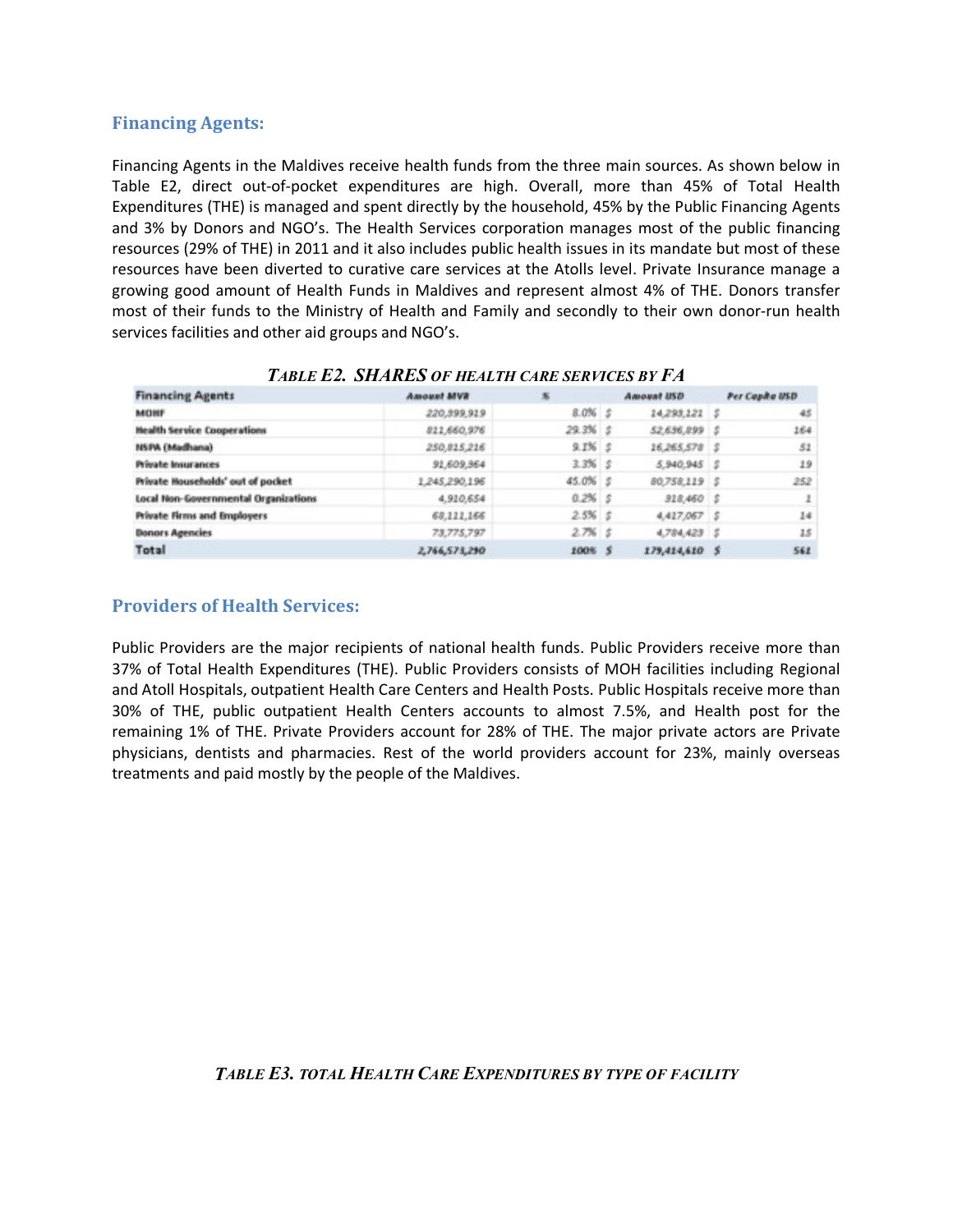| <b>Expenditures by Providers</b>                      | <b>Amount MVR</b> | x.                  | Amount USD     | Per Capita USD |
|-------------------------------------------------------|-------------------|---------------------|----------------|----------------|
| INDHINA GANDHI MEMORAL HOSPITAL                       | 291,908,358       | $10.6\%$ $\sqrt{5}$ | 18,930,503 \$  | 59             |
| HULHUMALE HOSPITAL                                    | 22,162,000        | $0.8\%$ S           | 1,437,230 \$   | 4              |
| <b>MOHF Regional Hospitals</b>                        | 269,551,106       | $9.7%$ $5$          | 17,480,626 \$  | 55             |
| <b>MOHF Atalls Hospitals</b>                          | 190,578,953       | $6.9%$ $5$          | 12,359,206 \$  | 39             |
| <b>Clinics and physicians</b>                         | 303,691,114       | 11.0% \$            | 19,694,625 \$  | 62             |
| <b>Dentists Clinics</b>                               | 8,450,000         | $0.3%$ \$           | 547,990 S      | 2              |
| Traditional Healers and other health practitioners    | 8,072,736         | $0.3\%$ \$          | 529,524 \$     | 2              |
| <b>Health Centers</b>                                 | 207,361,484       | $7.5%$ \$           | 13,447,567 \$  | 42             |
| <b>Health Posts</b>                                   | 32,538,240        | $1.2\%$ S           | 2,110,182 \$   | $\overline{r}$ |
| <b>Public Pharmacies</b>                              | 10,785,384        | $0.406$ $5$         | $699.441$ $5$  | 2              |
| Private Pharmacies                                    | 458,993,061       | $16.6%$ $$$         | 29,766,087 \$  | 93             |
| Providers and administration of public health program | 47,294,555        | $1.7%$ S            | 3,067,092 \$   | 10             |
| Government administration                             | 141,525,823       | $5.1\%$ $5$         | $9.178.069$ S  | 29             |
| <b>Private administration</b>                         | 14,954,593        | $0.5%$ $5$          | $969,828$ $$$  | ġ              |
| Institution providing health related services         | 102,529,886       | $3.7%$ 5            | 6,649,150 \$   | 22             |
| <b>Rest of the world providers</b>                    | 656,175,917       | $23.7%$ S           | 42,553,561 \$  | 2.3.9          |
| Total                                                 | 2,766,573,290     | 2005 5              | 179,414,610 \$ | 562            |

## **Total Health Expenditures by Functions**

The NHA results show that the Maldives health funds are primarily spent on curative care and little goes towards preventive care. The majority of total health expenditure in the Maldives (66.8%) is spent on Inpatient and outpatient curative, with almost 11% spent on administration and 5.5% on preventive care, and 17% on medicines.

| <b>Expenditures by Functions</b>                  | <b>Amount MVR</b> | 冤          | <b>Amount USD</b> | Per Capita USD |
|---------------------------------------------------|-------------------|------------|-------------------|----------------|
| Services of curative care                         | 1,847,970,152     | 66.8% \$   | 119,842,422 \$    | 375            |
| Ancillary services to health care                 | 2,990,018         | $0.1\%$ S  | 193,905 \$        | $\mathbf{1}$   |
| Medical goods dispensed to out-patients           | 470,488,294       | 17.0% \$   | 30,511,562 \$     | 95             |
| Prevention and public health services             | 51,558,748        | $1.9%$ S   | $3,343,628$ S     | 10             |
| <b>Health administration and health insurance</b> | 295,300,385       | $10.7%$ s  | 19,150,479 \$     | 60             |
| <b>Health Related Functions</b>                   | 98,265,693        | $3.6\%$ \$ | $6,372,613$ \$    | 20             |
| Total                                             | 2,766,573,290     | 100% \$    | 179,414,610 \$    | 561            |

*TABLE E4. FUNCTIONAL DISTRIBUTION OF TOTAL HEALTH EXPENDITURE*

A summary of the functional breakdown in Table E5 shows that nationwide, Maldives spent USD 130 per capita on inpatient curative services and the same amount on inpatient treatment abroad. Only USD 11 per capita has been spent on public Health Programs. As a result of the pharmaceutical survey, USD 95 per capita has been spent on medicines in 2011. This high spending has been a great concern for the Government and further attention has been made on Pharmaceuticals and Drugs Policy in term of consumption and control of the import-export operation. Administration accounts for 10% of total health expenditures. Three percent of THE was spent on health related function and new investments and technology for health mostly paid by the donors.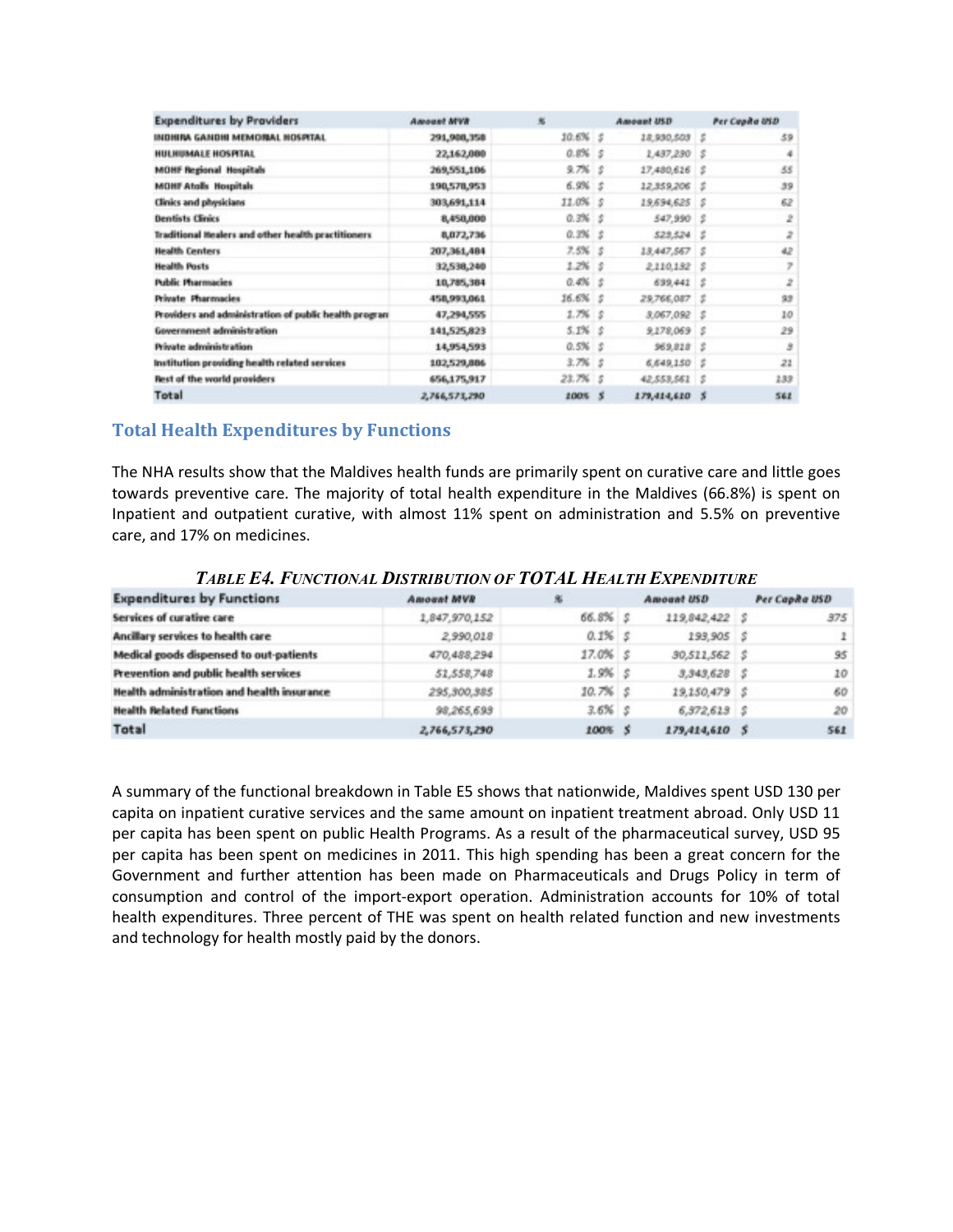| <b>Expenditures by Functions</b>                         | <b>Amount MVB</b> | 先                 | Amount USD     |    | Per Capita USD           |
|----------------------------------------------------------|-------------------|-------------------|----------------|----|--------------------------|
| In-patient curative care                                 | 641.052.654       | $23.2\%$ 5        | 41,572,805 \$  |    | 1.90                     |
| In-patient treatment Abroad                              | 656,275,917       | $23.7%$ $5$       | 42,553,561     | s. | 133                      |
| Out-patient curative care (Without Dental)               | 534,023,817       | 19.3% 5           | 34,631,895 \$  |    | 108                      |
| Out-patient dental care                                  | 8,605,202         | $0.3\%$ 5         | 558.048 \$     |    | $\overline{z}$           |
| All other specialized health care (TH Curative Care)     | 8,072,736         | $0.3\%$ 5         | 523,524 \$     |    | 1.6                      |
| <b>Ennergency services within hospitals</b>              | 39,927            | $0.096$ s         | 2,529          | 5  | 0.0                      |
| <b>Clinical laboratory</b>                               | 2,289,930         | $0.1\%$ 5         | 142,019        | 5  | 0.4                      |
| <b>Diagnostic imaging</b>                                | 215,925           | $0.0\%$ \$        | 7,518          | s  | 0.0                      |
| Patient transport and emergency rescue                   | 684,164           | $0.0\%$ s         | 44,369 S       |    | 0.1                      |
| Medical goods dispensed to out-patients                  | 470,488,294       | 17.0% \$          | 30,511,562     | s  | 95                       |
| Maternal 8. child health, family planning and counselin  | 13,274,414        | $0.5%$ \$         | 854,872        | 18 | $\overline{\mathcal{S}}$ |
| School health services                                   | 37,500            | $0.0\%$ s         | 2.482          | s  | 00                       |
| Prevention of communicable diseases                      | 33,343,754        | $1.2\%$ s         | 2162371        | s  | $\overline{z}$           |
| Prevention of non communicable diseases                  | 4,398,723         | $0.2\%$ S         | 285,261        | s  |                          |
| <b>Occupational health</b>                               | 29.812            | $0.0\%$ s         | 1,933          | s  | 00                       |
| All other miscellaneous public health service            | 574,544           | $0.0\%$ S         | 37,260         | s  | 0.1                      |
| Government administration of health (except social si    | 278,063,109       | $9.9%$ \$         | 17,708,873     | s  | 85                       |
| Administration, operation and activities of social secur | 7,282,682         | $0.3\%$ S         | 472,298        | s  | İ                        |
| Private Health administration and health insurance       | 14,954,598        | $0.5%$ 5          | 969,818        | s  | э                        |
| Capital formation of health care provider institutions   | 35,012,182        | $1.3\%$ S         | 2,270,570      | s  | 7                        |
| Education and training of health personnel               | 62,696,808        | $2.3\%$ S         | 4,065,941      | s  | 23                       |
| <b>Research and development in health</b>                | 339,068           | $0.0\%$ S         | 21,989         | s  | 0.1                      |
| Food, hygiene and drinking water control program         | 176,896           | $0.0\%$ s         | 11,472         | s  | 00                       |
| <b>Environmental health</b>                              | 40,740            | $0.056$ $\degree$ | 2.642          | s  | 0.0                      |
| Total                                                    | 2,766,573,290     | 100% \$           | 179,414,610 \$ |    | 561                      |

#### *TABLE E5. AGGREGATED FUNCTIONAL DISTRIBUTION OF TOTAL HEALTH EXPENDITURE*

# **Household Expenditures on Health**

Using the Household Income and Expenditures survey (HIES 2009-2010) and the Census 2006 to extrapolate data on household expenditures was not enough, the NHA team had to use additional NHA surveys of the major providers in the Maldives to calculate total out-of-pocket (OOP) spending. Thus, the estimated household expenditures are based on the different surveys conducted by the team in the year 2012.

Household out-of-pocket expenditures account for almost 49% of total health expenditures in Maldives. The percentage of household contribution to health expenditures has been highlighted in this NHA report and was a surprise above the expectation. This high percentage is due to a variety of reasons including higher estimate for the pharmaceuticals and high estimate for treatment abroad derived from HIES 2009-2010. A more systematic way was used attempting to estimate household expenditures taken into account the market size including the private sector and users fees at different providers' level.

The NHA results highlight the total household expenditure on health in 2011, which amount to MVR 1.3 billion (USD 88.5 million) or 49% of total health expenditure in the Maldives. The amount of USD277 OOP spending per capita is extremely huge compared to most of the countries in the region. Almost 53% of household expenditure was spent at the public providers and 47% at the private. Table E6 below shows the distribution of OOP per functions in the Maldives.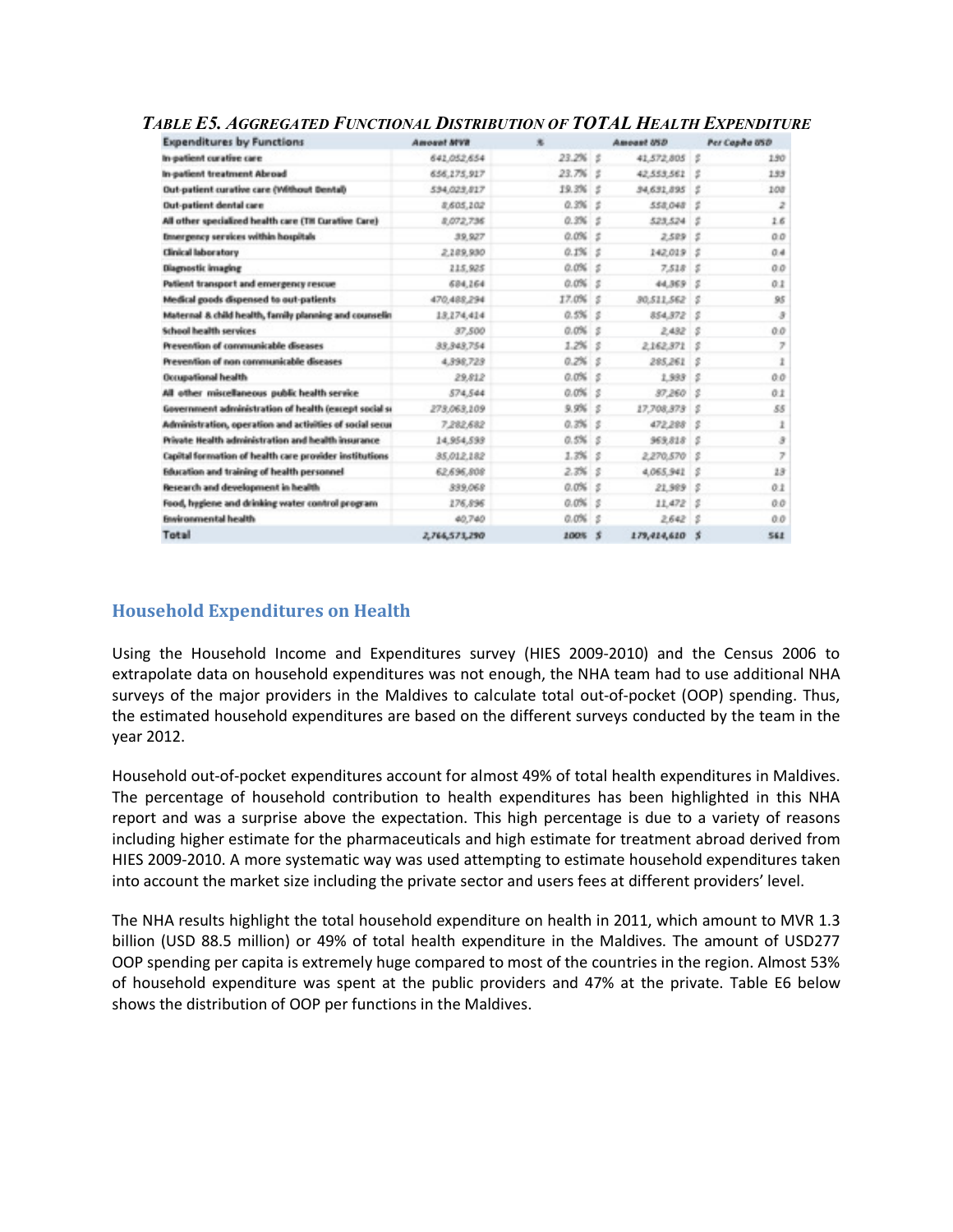| <b>HH OOP Expenditures by Functions</b>              | <b>Amount MVR</b> | 务           | <b>Amount USD</b> | Per Capita USD |
|------------------------------------------------------|-------------------|-------------|-------------------|----------------|
| In-patient curative care                             | 59,192,121        | $4.3\%$ $5$ | 3,834,768 \$      | $22^{\circ}$   |
| In-patient treatment Abroad                          | 656,175,917       | 48.1% \$    | 42,553,561 \$     | 133            |
| Out-patient curative care (Without Dental)           | 263, 393, 497     | 19.3% \$    | 17,081,290 S      | 53             |
| Out-patient dental care                              | 8,450,000         | $0.6\%$ \$  | 547,990 \$        | 2              |
| All other specialized health care (TH Curative Care) | 8,072,736         | $0.6\%$ \$  | 523,524 \$        | $\mathbb{Z}$   |
| <b>Medicines</b>                                     | 250,065,925       | $18.3%$ \$  | 16,216,986 \$     | 51             |
| Out-of-pocket Registration fees to MOHF              | 22,165,836        | $1.6%$ S    | 2,437,473 \$      | 4              |
| Premium paid to Health Insurance                     | 97,916,589        | $7.2\%$ S   | $6,349,973$ S     | 20             |
| Total                                                | 1,365,372,621     | 100% \$     | 88,545,566 \$     | 277            |

### *TABLE E6. OUT-OF-POCKET DISTRIBUTION BY FUNCTIONS*

# **1.5 Conclusion and recommendations**

At this stage of the Health Sector Reform, this first NHA report focuses on identifying the total health expenditures. It will allow the Government of Maldives to refer to the findings for active policy decisions.

The following are the key policy questions that derive from the 2011 NHA Survey findings:

- · How much should Maldives spend on health services?
- · How much the Ministry of Health should spend?
- · How much the people of the Maldives afford to spend?
- · How can the Government recover some of its budget?
- · How should the Government re-align its budget process on health and how the NHA findings can be used to formulate an equitable and sustainable health insurance scheme?
- · How much can be pooled and who should fund the Health Insurance scheme?
- · How the Government of the Maldives should shape the health sector finance to fit the under or over use of the preventive versus curative?
- · What should be the role of partners: the donors, public sector and private sector in the Maldives?

# *Notes on Health Care Financing:*

Several important health-financing issues have been identified in the NHA report, including the follows:

- $\triangleright$  There is little coordination among multiple public delivery systems or among public and private systems.
- $\triangleright$  In relation to the insurance market, the way the health sector operated has changed in 2012. National Health insurance scheme was launched in January 2012. In this regard, two aspects are to be considered: (1) **actuarial studies** are of critical importance at this stage in order to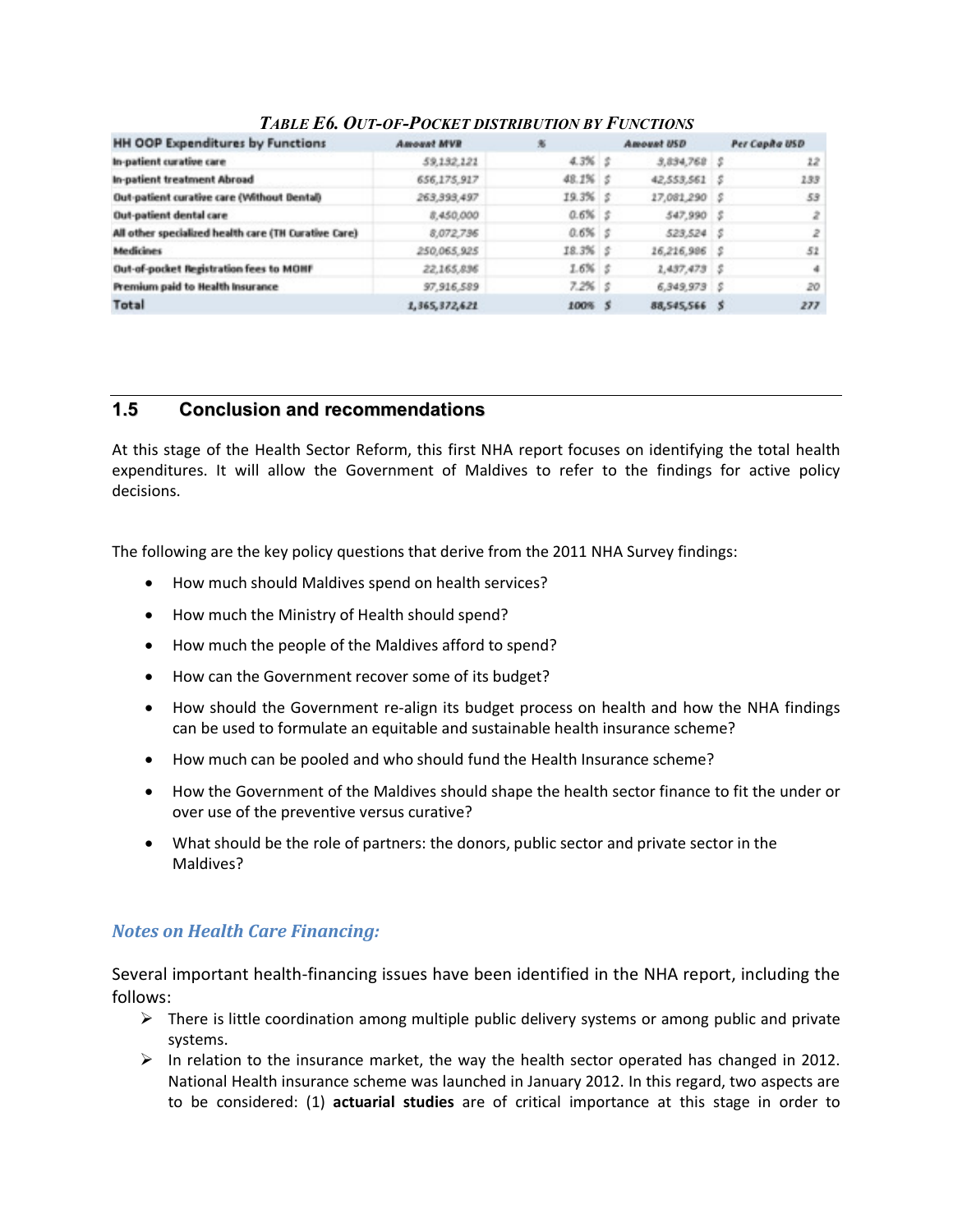calculate risks and premiums; (2) the methods used to **pay providers** of care can influence access, efficiency, and quality.

- ÿ Expenditures in relation to GDP are **high** and in line with OECD countries averages (9.2 percent).
- $\triangleright$  Almost half of the Maldives' health expenditures derive from the people out-of-pocket (inclusive of the premium for health insurance deducted from their salaries); this is high and carries high risks of catastrophic expenditures for households. A question one might keep in mind: what will be the impact on **poverty** and **vulnerability**? Whether the state will be able to pay against such expenses and or fill the gap?
- ÿ **Forty four percent** of Health fund is paid by the government. Can the government afford to sustain this level of funding in the future?
- ÿ Very little (3%) is paid for **prevention** care and mostly funded by the donors. Prevention supposed to be the stated health care priorities of the nation – health promotion, prevention, and primary health care – What action the government is taken toward preventing diseases?
- ÿ Only **3 percent** of Maldives' health expenditures derive from **external donors**; this is low. A question one might keep in mind: why donors are not supporting health sector in the Maldives? Why is it not exceeding 3 percent of THE?
- ÿ Private expenditures represent **53 percent** of sector-wide expenditures. Private funds represent 6 times of the Ministry of Health expenditures.
- ÿ There is **one Private Hospital** in the capital city of Male and the Government of Maldives is the only provider of inpatient care in the atolls sub-national level.
- ÿ **Pharmaceuticals** accounted for over **17 percent** of total health expenditures. The majority of the pharmaceuticals sold in the Maldives are expensive trade names with low rate of generics.

### *Notes on the insurance market:*

The major issue for health insurance market in the Maldives is the fact that those companies make no inquiries on the insured person's medical condition, income, business or profession, place of work, etc. To be insured at any private insurers, it is sufficient to pay the premium in advance. Average premium is low as people are not encouraged to have a private policy. The private insurance industry is hoping to develop products that will be attractive to the emerging middle and upper incomes. It also intends to capture the people currently going abroad for treatment.

There is **limited capacity to regulate the private insurance industry.** Although, starting from January 2012, the government through its agency, the National Social Protection Agency (NSPA), launched the National Health Insurance scheme (Asandha), the public sector is still lacking the expertise to operate a public insurance scheme and has to deal with the private insurers like "Allied Insurance" to **manage and operate the system**. The **lack of actuaries** to calculate risks and premiums is currently a major constraint for the development of any public health insurance. There is a need to train actuaries for the development of health insurance products. A major need for NSPA in the near future is to **run an assessment** for the national health insurance scheme.

This assessment should: